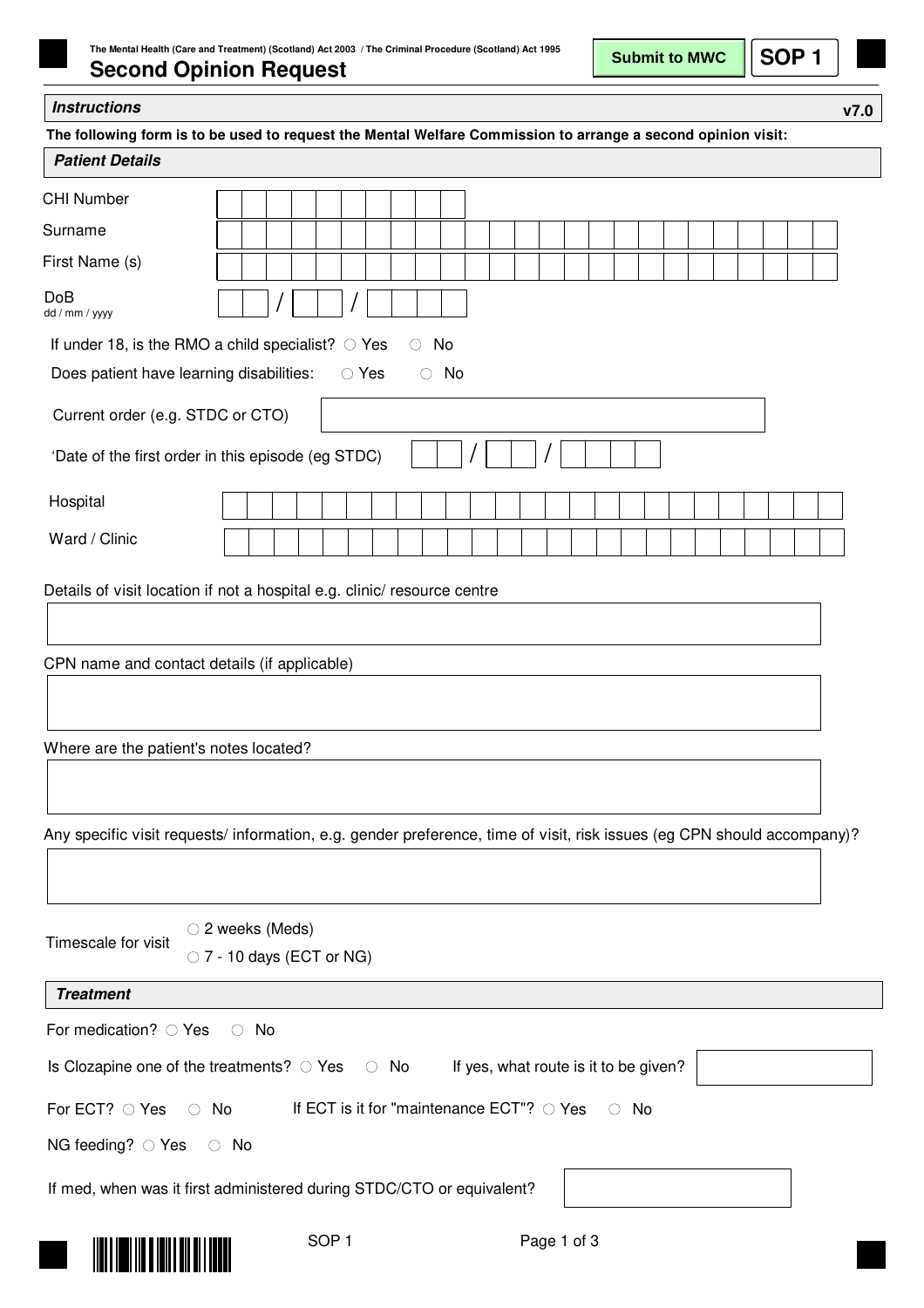| Report by RMO for Designated Medical Practitioner - Appendix E                                                       |
|----------------------------------------------------------------------------------------------------------------------|
| Report date<br>dd / mm / yyyy                                                                                        |
| Name and contact details of any Named Person                                                                         |
|                                                                                                                      |
|                                                                                                                      |
|                                                                                                                      |
| $\bigcirc$ No<br>Does patient have an Advance Statement?<br>$\circ$ Yes                                              |
| Date of Advance Statement                                                                                            |
| Location of any Advance Statement                                                                                    |
|                                                                                                                      |
|                                                                                                                      |
| Please confirm that case notes, prescription sheet, current treatment certificate<br>$\circ$ Yes<br>No<br>$\bigcirc$ |
| (if there is one) and MHA documentation is available for the DMP                                                     |
| What action has been taken to confirm this?                                                                          |
|                                                                                                                      |
|                                                                                                                      |
| <b>Clinical Summary</b>                                                                                              |
| Background and Psychiatric History                                                                                   |
|                                                                                                                      |
|                                                                                                                      |

Current Mental State:

Diagnosis